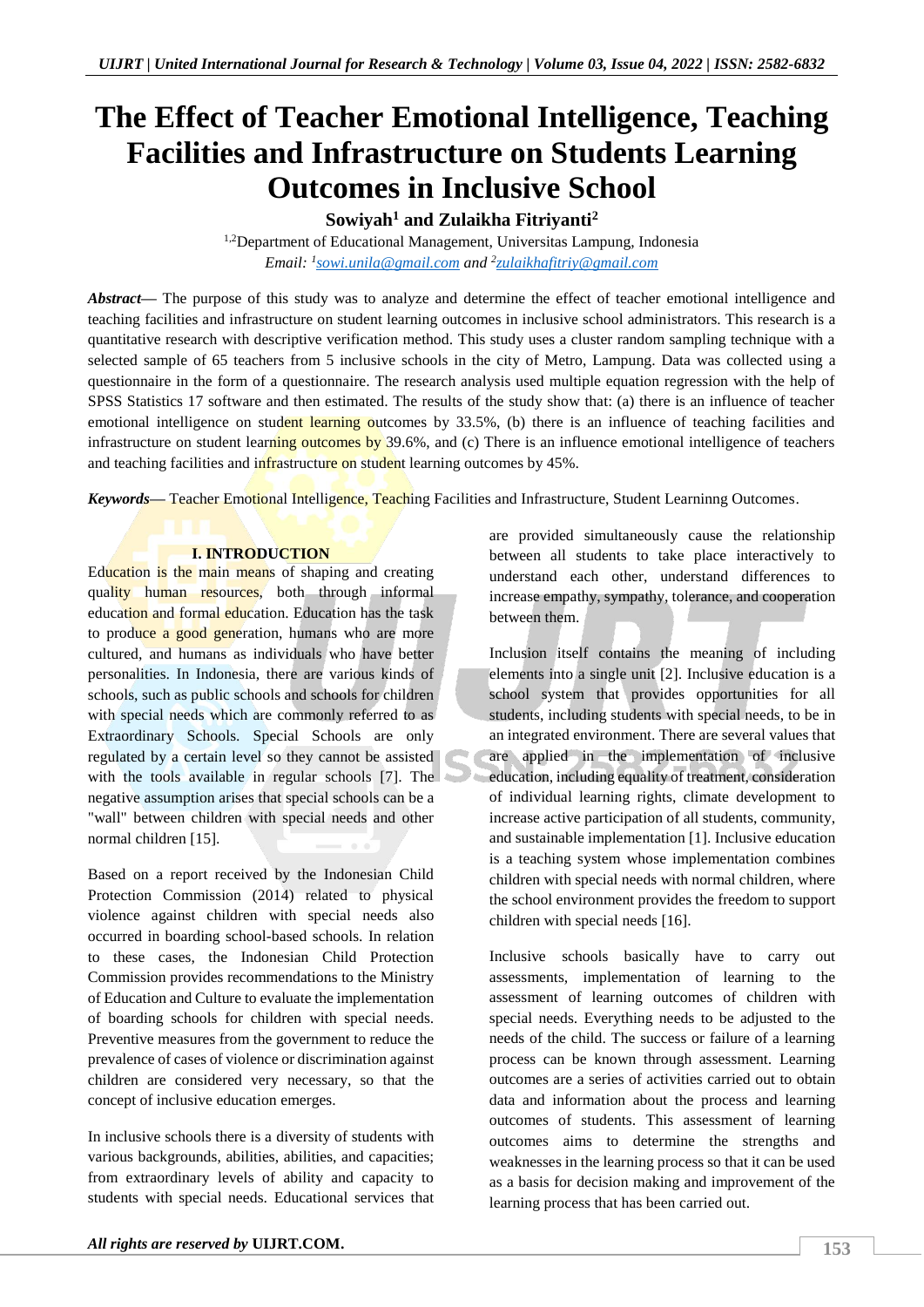An educator must pay attention to several types of assessment of children's learning outcomes, namely daily tests, assignments, homework, and semester tests. In providing an assessment, educators must also pay attention to the form of time, method, and material adjustments to suit the ability level of children with special needs in inclusive schools. Usually, the assessment can be seen from the academic or nonacademic of the child.

In practice, the implementation of inclusive education still looks not optimal, especially for teachers. The implementation of inclusive education policies is indeed seen as the third biggest stressor in education reform policies in the world [4]. Teachers are the party who has the most challenges in implementing this policy. Based on the results of interviews conducted at five inclusive schools in the city of Metro to eight teachers and five principals in the range of September 2021, it was found that teachers feel pressured by the presence of students who are indicated to have special needs in the classroom. Teachers often feel frustrated and angry when faced with the slow understanding of students in receiving lessons and disruptive behavior in class. The teacher's problem is also the incompatibility of the teacher's academic qualifications with the lessons taught. The academic qualification referred to is the level of education that must be met by an educator as evidenced by a certificate of education for children with special needs or certificates of relevant expertise in accordance with the provisions of the applicable legislation.

The task of the teaching profession in the future is very difficult, not only must have a number of academic competencies, but also must have maturity and personality toughness. One aspect related to personality maturity and toughness is emotional intelligence (Emotional Intelligence) or Emotional Quotient (EQ). Provide a definition of emotional intelligence as the ability to feel, understand, and effectively emotional power and sensitivity [6]. According to Coleman in Mahyuddi & Noordi (2012) states that,

> *"Emotional intelligence is the ability of a teacher to regulate his emotional life, maintain emotional harmony and express it through self-awareness, self-control, self-motivation, empathy and social awareness [10]."*

Teachers should be aware that the teaching of emotional intelligence should focus on strategies for student development. This is because the emotional intelligence of a teacher is related to the ability to manage emotions and build relationships with students and the school environment.

The emotional competence possessed by the teacher will not only have an impact on the psychological well-being of the teacher (Jennings & Greenberg, 2009) but also have an impact on the social emotional development of students. Jennings and Greenberg (2009) say that the quality of social emotional competence possessed by teachers will affect the formation of a positive classroom climate. Kolachina (2014) states that teachers should be aware that teaching emotional intelligence should focus on a strategy for student development. This is because the emotional intelligence of a teacher is related to the ability to manage emotions and build relationships with students and the school environment.

In addition to the emotional intelligence of teachers, the learning outcomes of students with special needs are also influenced by the availability of teaching facilities and infrastructure in schools. Schools that serve children with special needs provide adequate educational facilities and infrastructure and ensure the smooth running of educational programs [9]. The local government and the community facilitate educational facilities and infrastructure that are adapted to local conditions. Facilities and infrastructure in schools providing inclusive education must be suitable for Children with Special Needs. The provision of learning facilities and infrastructure in inclusive education can be in the form of special equipment. The special equipment needed is in accordance with the type of disorder of the Children with Special Needs. Special equipment used by teachers is useful to make it easier for teachers to convey the material presented to Children with Special Needs.

H a Based on the description above, the author is interested in conducting an in depth study of "the influence of emotional intelligence, teaching facilities and infrastructure on student learning outcomes at inclusive school".

#### **II. RESEARCH METHOD**

The method used in this research is the descriptive verification method. The population in this study were 5 inclusive schools with 78 inclusive school teachers in the city of Metro, Lampung. This study used cluster random sampling technique and selected a sample of 65 respondents. This instrument is structured referring to the operational definition and grid of each variable. This study uses a questionnaire with each questionnaire item equipped with four alternative choices. The research analysis used multiple equation regression with the help of SPSS Statistics 17 software and then estimated.

#### **III. RESULTS AND DISCUSSION**

Hypothesis testing was carried out using the SPSS Statistics 17 program. The data revealed in this study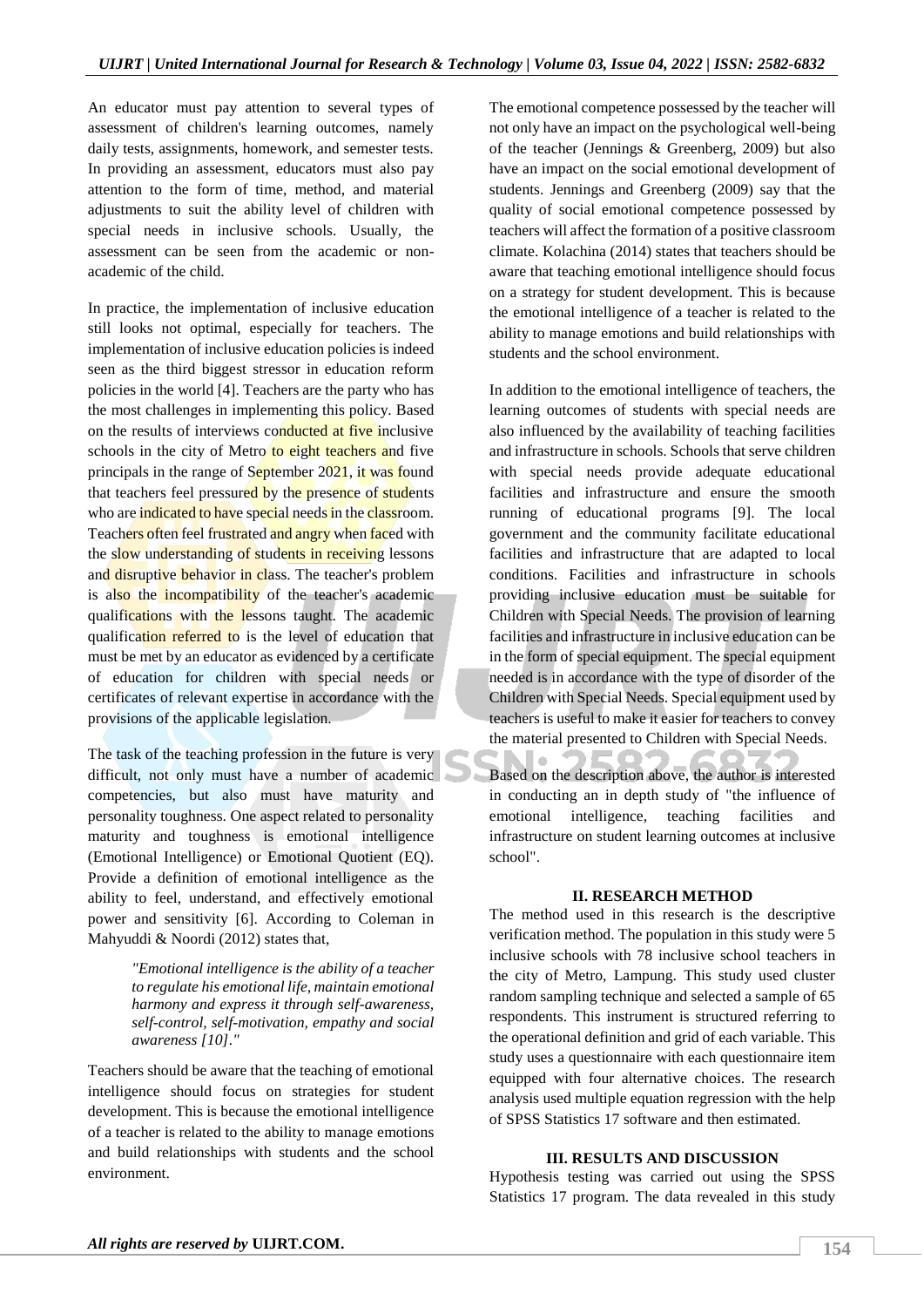were student learning outcomes (Y), teacher emotional intelligence (X1), and teaching facilities and infrastructure (X2). The overall data obtained are each sought for the highest value, lowest value, and average.

The findings and discussion are presented descriptively for each variable and each relationship between variables are discussed as follows.

| Table I: Regression of Teacher Emotional Intelligence on Student Learning Outcomes |  |
|------------------------------------------------------------------------------------|--|
|------------------------------------------------------------------------------------|--|

| Coefficients <sup>a</sup> |              |                                    |       |                                  |       |      |  |  |  |  |  |
|---------------------------|--------------|------------------------------------|-------|----------------------------------|-------|------|--|--|--|--|--|
| Model                     |              | <b>Unstandardized Coefficients</b> |       | <b>Standardized Coefficients</b> |       | Sig. |  |  |  |  |  |
|                           |              |                                    | Std.  | <b>Beta</b>                      |       |      |  |  |  |  |  |
|                           |              |                                    | Error |                                  |       |      |  |  |  |  |  |
|                           | (Constant)   | 12.853                             | 3.894 |                                  | 3.301 | .002 |  |  |  |  |  |
|                           | Emotional    | .654                               | .116  | .579                             | 5.632 | .000 |  |  |  |  |  |
|                           | Intelligence |                                    |       |                                  |       |      |  |  |  |  |  |

**a. Dependent Variable: Learning Outcomes**

| <b>ANOVA</b> <sup>b</sup>                         |                                                 |                       |    |                    |        |                   |  |  |  |  |
|---------------------------------------------------|-------------------------------------------------|-----------------------|----|--------------------|--------|-------------------|--|--|--|--|
| Model                                             |                                                 | <b>Sum of Squares</b> | df | <b>Mean Square</b> |        | Sig.              |  |  |  |  |
|                                                   | Regression                                      | 294,074               |    | 294.074            | 31.716 | .000 <sup>a</sup> |  |  |  |  |
|                                                   | Residual                                        | 584.142               | 63 | 9.272              |        |                   |  |  |  |  |
|                                                   | Total                                           | 878.215               | 64 |                    |        |                   |  |  |  |  |
| a. Predictors: (Constant), Emotional Intelligence |                                                 |                       |    |                    |        |                   |  |  |  |  |
|                                                   | <b>b. Dependent Variable: Learning Outcomes</b> |                       |    |                    |        |                   |  |  |  |  |

Based on the results of the analysis in table 1 obtained as follows.

- 1. Constant a = 12.853 and coefficient  $b_1 = 0.654$  so that the regression equation becomes  $\hat{Y} = 12.853 + 0.654$  $X<sub>1</sub>$ .
- 2. The constant a of 12.853 states that if there is no value for the teacher's emotional intelligence variable  $(X=0)$  then the average score of student learning outcomes is 12.853.
- 3. The regression coefficient for  $X_1$  is 0.654 which states that each addition of one variable X will increase Y variable or if the teacher's emotional intelligence is good, it will increase student learning outcomes by 0.654.

When viewed from the probability (sig.) it turns out to be  $0.0001 < 0.05$ , thus H<sub>0</sub> is rejected and H<sub>i</sub> is accepted, meaning that the influence of the principal's managerial ability on school quality is very significant.

*Table II: Coefficient of Determination of Teacher Emotional Intelligence on Student Learning Outcomes*

| <b>Model Summary</b><br>$\qquad \qquad \circ \quad \circ \quad$             |                  |  |  |  |  |  |  |  |  |  |
|-----------------------------------------------------------------------------|------------------|--|--|--|--|--|--|--|--|--|
| Std. Error of the Estimate<br><b>Adjusted R Square</b><br>R Square<br>Model |                  |  |  |  |  |  |  |  |  |  |
|                                                                             | .579ª<br>3.04501 |  |  |  |  |  |  |  |  |  |
| a. Predictors: (Constant), Emotional Intelligence                           |                  |  |  |  |  |  |  |  |  |  |

Furthermore, in table II it can be seen that the magnitude of the coefficient of determination (R *Square*) is 0.335. The value of the coefficient of determination shows the contribution of the influence of teacher emotional

intelligence on student learning outcomes by 33.5%, while the remaining 66.5% is influenced by other factors.

| Table III: Regression of Teaching Facilities and Infrastructure on Student Learning Outcomes |  |
|----------------------------------------------------------------------------------------------|--|
|----------------------------------------------------------------------------------------------|--|

| <b>Coefficients<sup>a</sup></b> |                            |                                    |                   |                                            |       |      |  |  |  |  |  |  |
|---------------------------------|----------------------------|------------------------------------|-------------------|--------------------------------------------|-------|------|--|--|--|--|--|--|
| Model                           |                            | <b>Unstandardized Coefficients</b> |                   | <b>Standardized</b><br><b>Coefficients</b> |       | Sig. |  |  |  |  |  |  |
|                                 |                            | B                                  | <b>Std. Error</b> | <b>Beta</b>                                |       |      |  |  |  |  |  |  |
|                                 | (Constant)                 | 14.352                             | 3.185             |                                            | 4.506 | .000 |  |  |  |  |  |  |
|                                 | <b>Teaching Facilities</b> | .605                               | .094              | .629                                       | 6.423 | .000 |  |  |  |  |  |  |
|                                 | and Infrastructure         |                                    |                   |                                            |       |      |  |  |  |  |  |  |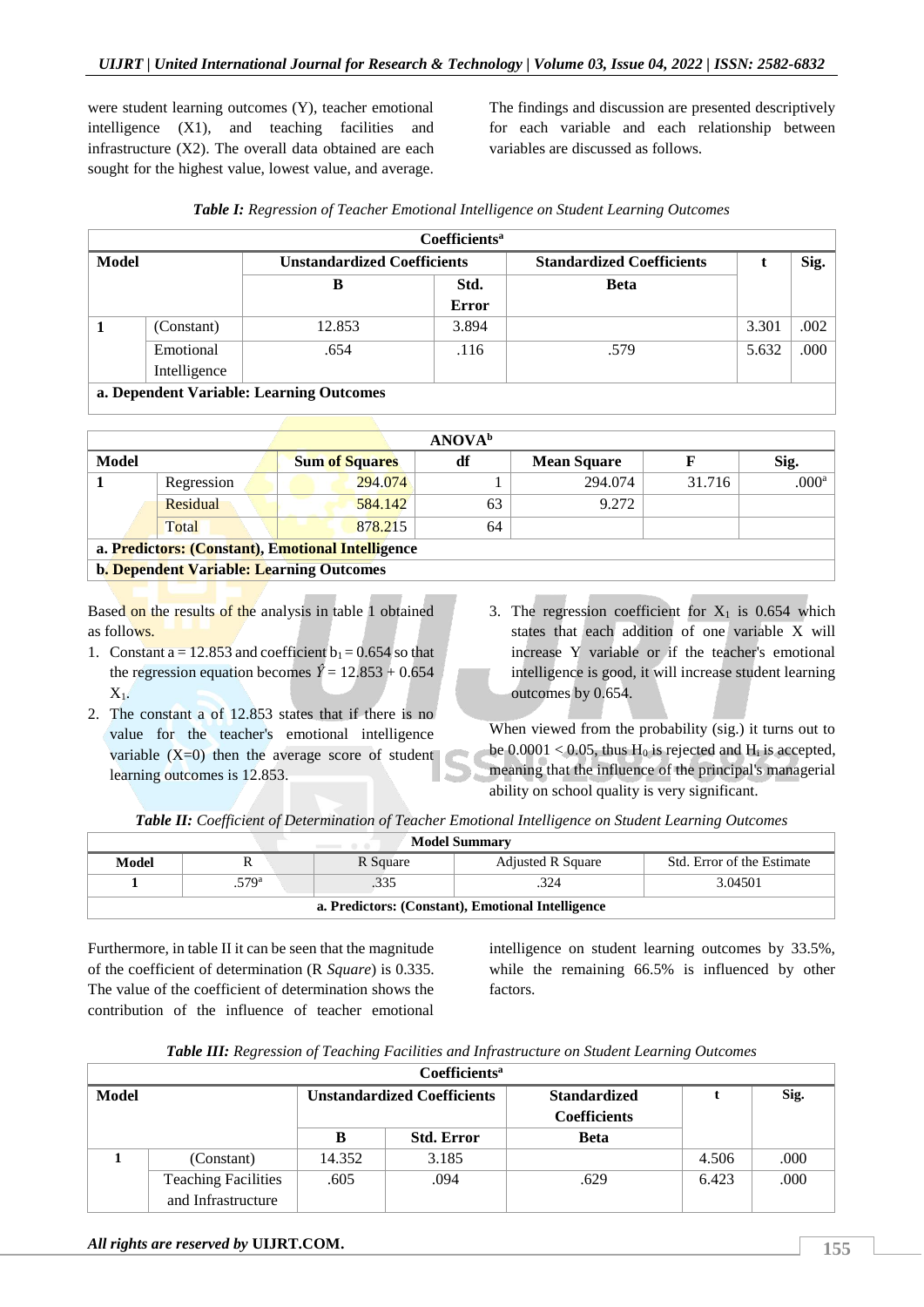| a. Dependent Variable: Learning Outcomes                          |                                          |                |                           |             |        |                   |  |  |  |
|-------------------------------------------------------------------|------------------------------------------|----------------|---------------------------|-------------|--------|-------------------|--|--|--|
|                                                                   |                                          |                | <b>ANOVA</b> <sup>b</sup> |             |        |                   |  |  |  |
|                                                                   | Model                                    | Sum of Squares | df                        | Mean Square | F      | Sig.              |  |  |  |
|                                                                   | Regression                               | 347.515        |                           | 347.515     | 41.254 | .000 <sup>a</sup> |  |  |  |
|                                                                   | Residual                                 | 530.700        | 63                        | 8.424       |        |                   |  |  |  |
|                                                                   | Total                                    | 878.215        | 64                        |             |        |                   |  |  |  |
| a. Predictors: (Constant), Teaching Facilities and Insfratructure |                                          |                |                           |             |        |                   |  |  |  |
|                                                                   | b. Dependent Variable: Learning Outcomes |                |                           |             |        |                   |  |  |  |

Based on the results of the analysis in table 3 obtained as follows.

- 1. Constant a = 14,352 and coefficient  $b_2 = 0.605$  so that the regression equation becomes  $\hat{Y} = 14,352 +$  $0.605$   $X_2$ .
- 2. The constant a of 14,352 states that if there is no variable value of teaching facilities and infrastructure  $(X=0)$  then the average score of student learning outcomes is 14,352.
- 3. The regression coefficient for  $X_2$  is 0.605 which states that each addition of one X variable will increase Y variable or if teaching facilities and infrastructure are good it will increase student learning outcomes by 0.605.

When viewed from the probability (sig.) it turns out to be  $0.0001 < 0.05$ , thus  $H_0$  is rejected and  $H_i$  is accepted, meaning that the influence of teaching facilities and infrastructure on student learning outcomes is very **significant.**

|  |  |  |  | Table IV: Coefficient of Determination of Teaching Facilities and Infrastructure on Student Learning Outcomes |  |  |
|--|--|--|--|---------------------------------------------------------------------------------------------------------------|--|--|
|  |  |  |  |                                                                                                               |  |  |

| <b>Model Summary</b>                                                                             |                                                                   |      |      |         |  |  |  |  |  |  |  |
|--------------------------------------------------------------------------------------------------|-------------------------------------------------------------------|------|------|---------|--|--|--|--|--|--|--|
| <b>Model</b><br><b>Std. Error of the Estimate</b><br><b>Adjusted R Square</b><br><b>R</b> Square |                                                                   |      |      |         |  |  |  |  |  |  |  |
|                                                                                                  | .629 <sup>a</sup>                                                 | .396 | .386 | 2.90238 |  |  |  |  |  |  |  |
|                                                                                                  | a. Predictors: (Constant), Teaching Facilities and Insfratructure |      |      |         |  |  |  |  |  |  |  |

Furthermore, in table IV it can be seen that the magnitude of the coefficient of determination (R *Square*) is 0.396. The value of the coefficient of determination shows the contribution of the influence of

teaching facilities and infrastructure to student learning outcomes by 39.6%, while the remaining 60.4% is influenced by other factors.

. I o  $\mathbb{R}^+$ *Table V: Emotional Intelligence Regression and Teaching Facilities and Infrastructure on Student Learning Outcomes*

| Coefficients <sup>a</sup> |                                          |                                    |                   |                     |       |      |  |  |  |  |  |
|---------------------------|------------------------------------------|------------------------------------|-------------------|---------------------|-------|------|--|--|--|--|--|
| Model                     |                                          | <b>Unstandardized Coefficients</b> |                   | <b>Standardized</b> |       | Sig. |  |  |  |  |  |
|                           |                                          | <b>Coefficients</b>                |                   |                     |       |      |  |  |  |  |  |
|                           |                                          |                                    | <b>Std. Error</b> | <b>Beta</b>         |       |      |  |  |  |  |  |
|                           | (Constant)                               | 9.135                              | 3.714             |                     | 2.460 | .017 |  |  |  |  |  |
|                           | <b>Emotional Intelligence</b>            | .341                               | .137              | .302                | 2.482 | .001 |  |  |  |  |  |
|                           | Teaching Facilities and                  | .422                               | .117              | .438                | 3.609 | .001 |  |  |  |  |  |
|                           | Infrastructure                           |                                    |                   |                     |       |      |  |  |  |  |  |
|                           | a. Dependent Variable: Learning Outcomes |                                    |                   |                     |       |      |  |  |  |  |  |

|                                                                                           |            |                       | <b>ANOVA</b> <sup>b</sup> |                    |        |                   |  |  |  |
|-------------------------------------------------------------------------------------------|------------|-----------------------|---------------------------|--------------------|--------|-------------------|--|--|--|
|                                                                                           | Model      | <b>Sum of Squares</b> | df                        | <b>Mean Square</b> | F      | Sig.              |  |  |  |
|                                                                                           | Regression | 395.494               | ↑                         | 197.747            | 25.398 | .000 <sup>a</sup> |  |  |  |
|                                                                                           | Residual   | 482.722               | 62                        | 7.786              |        |                   |  |  |  |
|                                                                                           | Total      | 878.215               | 64                        |                    |        |                   |  |  |  |
| a. Predictors: (Constant), Teaching Facilities and Insfratructure, Emotional Intelligence |            |                       |                           |                    |        |                   |  |  |  |
|                                                                                           |            |                       |                           |                    |        |                   |  |  |  |

**b. Dependent Variable: Learning Outcomes**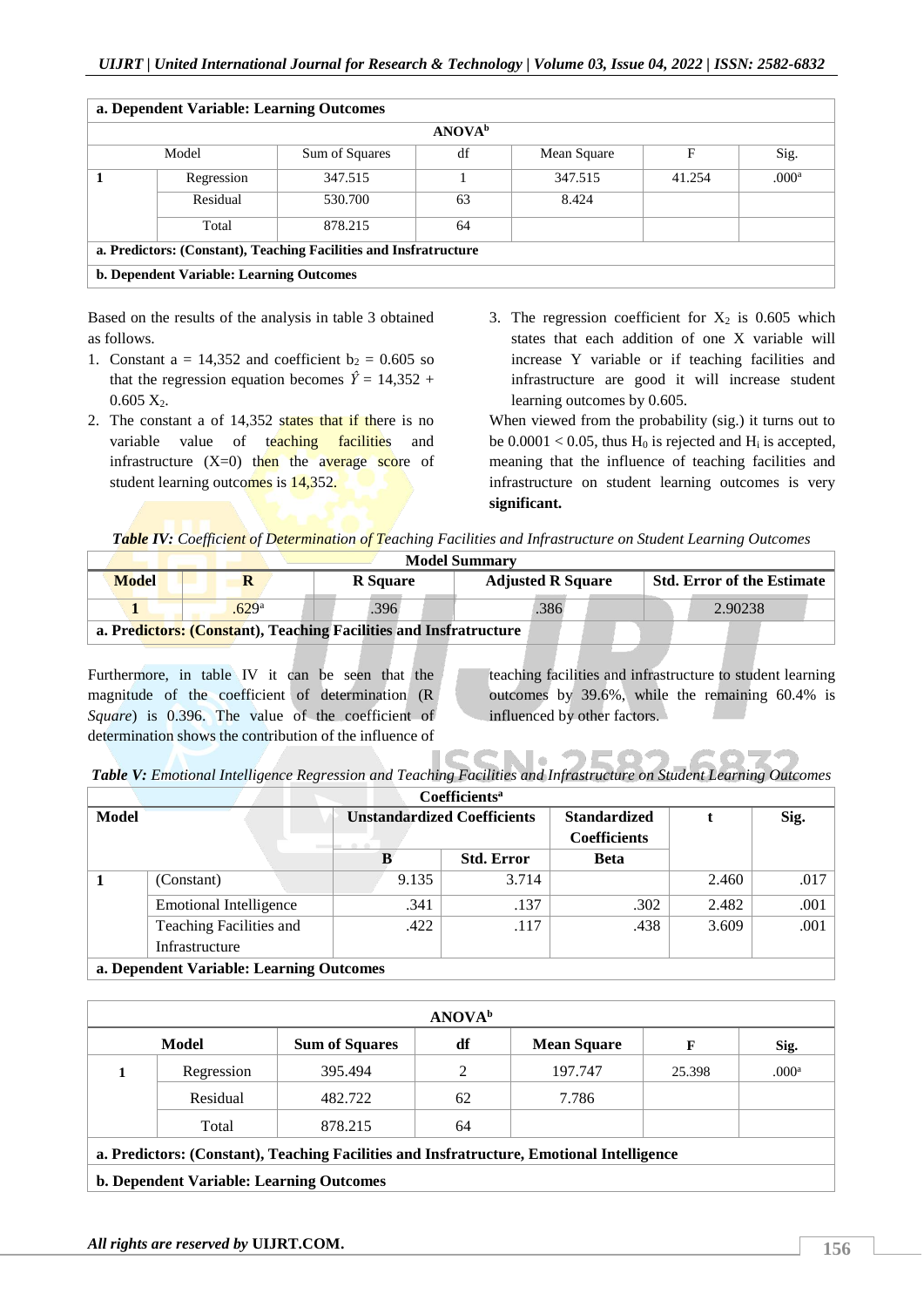Based on the results of the analysis in table 5 obtained as follows.

- 1. Constant a = 9.135 and coefficient  $b_1 = 0.341$  b2 = 0.422 so that the regression equation becomes  $\hat{Y} =$  $9.135 + 0.341 X_1 + 0.422 X2$ .
- 2. The constant a of 9.135 states that if there is no value for the variable emotional intelligence of teachers and teaching facilities and infrastructure  $(X = 0)$  then the average score of student learning outcomes is 9.135.
- 3. The regression coefficient for  $X_1$  is 0.341 which states that each addition of one variable X will increase the Y variable or if the teacher's emotional

intelligence is good, it will increase student learning outcomes by 0.341.

4. The regression coefficient for  $X_2$  is 0.422 which states that each addition of one variable X will increase the Y variable or if the teaching facilities and infrastructure are good, it will increase student outcomes by 0.422.

When viewed from the probability (sig.) it turns out to be  $0.0001 < 0.05$ , thus H<sub>0</sub> is rejected and H<sub>i</sub> is accepted, meaning that the influence of teacher emotional intelligence and teaching facilities and infrastructure on student learning outcomes is very significant.

*Table VI: Coefficient of Determination of Emotional Intelligence and Teaching Facilities and Infrastructure on Student Learning Outcomes*

| Learning Outcomes                                                                         |                                              |  |  |  |  |  |  |  |  |  |
|-------------------------------------------------------------------------------------------|----------------------------------------------|--|--|--|--|--|--|--|--|--|
| <b>Model Summary</b>                                                                      |                                              |  |  |  |  |  |  |  |  |  |
| Model<br>Std. Error of the Estimate<br><b>Adjusted R Square</b><br>R Square               |                                              |  |  |  |  |  |  |  |  |  |
|                                                                                           | 2.79031<br>.671 <sup>a</sup><br>.450<br>.433 |  |  |  |  |  |  |  |  |  |
| a. Predictors: (Constant), Teaching Facilities and Insfratructure, Emotional Intelligence |                                              |  |  |  |  |  |  |  |  |  |

Furthermore, in table VI it can be seen that the magnitude of the coefficient of determination (R) *Square*) is 0.450. The value of the coefficient of determination shows the contribution of the influence of teacher emotional intelligence and teaching facilities and infrastructure on student learning outcomes by 45%, while the remaining 55% is influenced by other factors.

#### *A. The Effect of Teacher Emotional Intelligence on Student Learning Outcomes*

Based on this analysis, it is explained that the results of statistical analysis between teacher emotional intelligence and student learning outcomes in table II obtained a correlation coefficient  $(r) = 0.579$  and a determination coefficient  $(r^2) = 0.335$ . The analysis explains that the teacher's emotional intelligence contributes to student learning outcomes by 33.5%. This shows that there is a significant influence between teacher emotional intelligence on student learning outcomes.

Emotional intelligence needs to overcome problems in life and become an important basis for being a human who is full of responsibility, attentive, productive, and optimistic in dealing with and solving the problems [14]. Emotional intelligence is an ability that should be possessed by each individual to adapt to his work [6]. Emotional intelligence skills are skills that may be taught and improved through education [11].

Another study of emotional intelligence also concluded that there is a positive correlation between emotional intelligence and IQ on performance [5]. There is a relationship between the emotional intelligence of teachers on students learning outcomes who teach in four private universities in Uttar, Pradesh, India [17].

Teachers do not only use skills and abilities in carrying out their duties with intellectual abilities acquired in teacher and training education, but also use emotional abilities possessed by the teacher. The ability to control emotions, mutual respect, and the ability to perceive the emotions of other people are a form of emotional intelligence. Emotional intelligence is hoping to help teachers carry out tasks and roles in line with established standards [12]. **A** 

Based on the opinions and results of the research above, there is an influence of teacher emotional intelligence on student learning outcomes. Whatever the amount of contribution given by the emotional intelligence of the teacher will always affect the learning outcomes of students. Therefore, the positive increase that occurs in the emotional intelligence of teachers will improve student learning outcomes in inclusive schools.

#### *B. The Influence of Teaching Facilities and Infrastructure on Student Learning Outcomes*

Based on the analysis that has been carried out, the results of statistical analysis between teaching facilities and infrastructure on student learning outcomes in table IV are obtained by the correlation coefficient  $(r) = 0.629$ and the coefficient of determination  $(r_2) = 0.396$ . The analysis explains that teaching facilities and infrastructure contribute to student learning outcomes by 39.6%. This shows that there is a considerable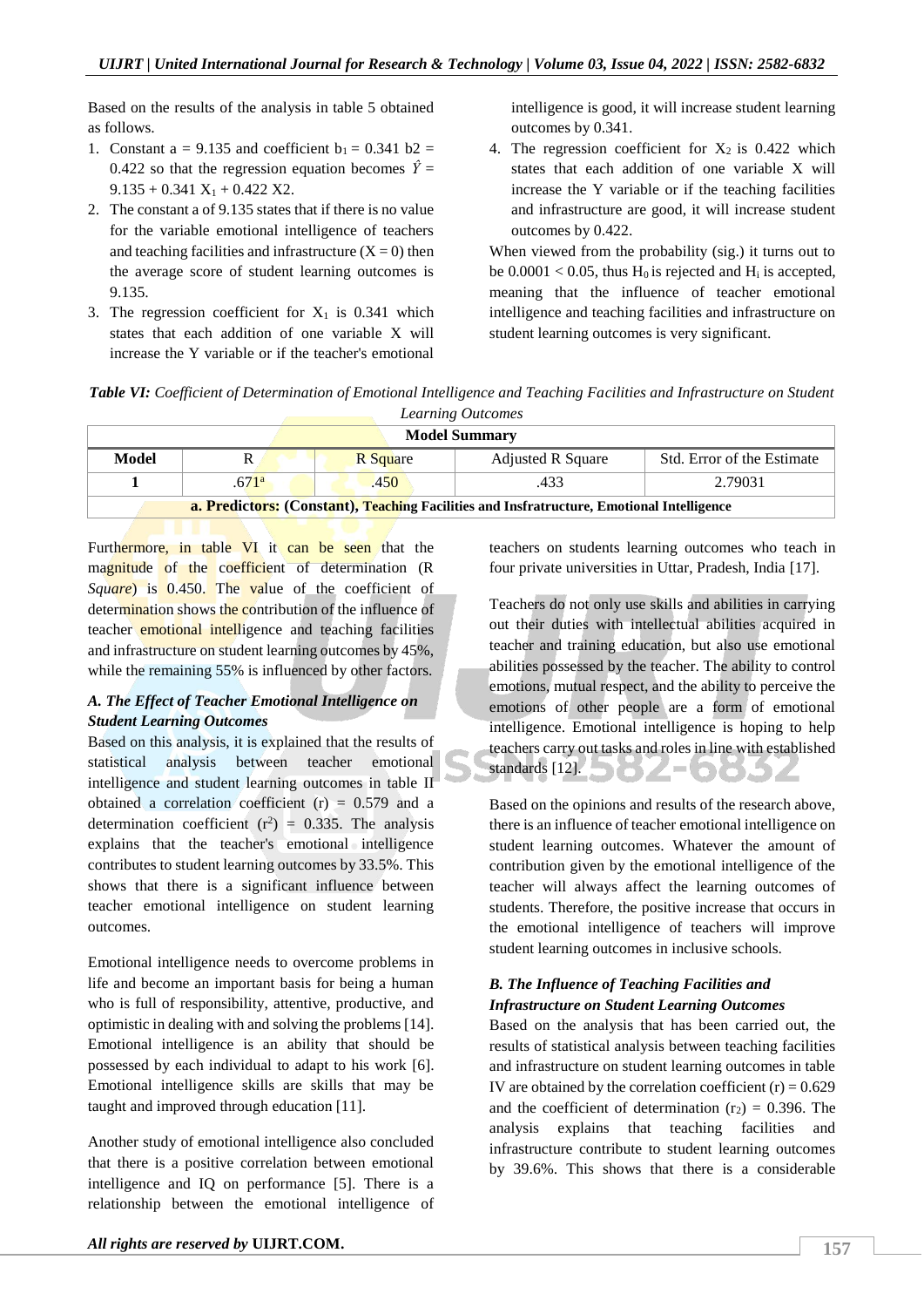influence between teaching facilities and infrastructure on student learning outcomes.

Based on the result research of Holmes (2011), there is the impact of school facility construction and renovation on academic achievement research in Texas; the purpose of this study was to explore the possible relationship between school facility conditions and students' academic achievement [8].

A good condition of the classroom is necessary to improve the students' learning outcomes. If classrooms are in bad condition, the government must take immediate action to fix them so as not to allow the damage to hamper the learning process.

Educational facilities are the facilities that directly support the education process to achieve educational goals, for example, classroom, book, library, and laboratory. Meanwhile, educational infrastructure is the facilities that indirectly support the education process, for example, a school garden and schoolyard [3; 13].

Based on the discussion and research results above, there is an influence and linear regression as well as a positive correlation between infrastructure that can improve student learning outcomes in the literature in line with the proposed framework.

#### *C. The Effect of Teacher Emotional Intelligence and Teaching Facilities and Infrastructure on Student Learning Outcomes*

The results of data processing based on hypothesis testing that has been carried out between the influence of teacher emotional intelligence  $(X_1)$  and teaching facilities and infrastructure  $(X_2)$  on student learning outcomes (Y) in table 6 obtained correlation coefficient  $(r) = 0.671$  and coefficient of determination  $(r_2) = 0.450$ .

The analysis explains that the emotional intelligence of teachers and teaching facilities and infrastructure contribute to student learning outcomes by 45%, while 55% is influenced by other factors. This shows that there is a significant influence between the teacher's emotional intelligence variable  $(X_1)$  and teaching facilities and infrastructure  $(X_2)$  on student learning outcomes (Y).

The factors that influence learning outcomes are classified into two, namely internal factors and external factors. A person's learning outcomes are determined by various factors that influence it. One of the external factors is the availability of learning resources that can be convenience for students to use in learning, to achieve good learning outcomes.

In the research of Wibowo, Ediati, and Masykur (2010) it is said that the higher the emotional intelligence, the higher the performance [18]. The better a person's ability to remain able to think realistically, logically and not to prioritize excessive emotional reactions when facing a difficulty, the greater his awareness of the tasks and responsibilities that must be completed by the individual.

Inclusive schools providers must prepare learning media and special equipment tailored to student needs. For example, for children with special needs who have visual impairments (blindness), it is necessary to have a riglet and pen, Braille typewriter, etc [9]. Learning facilities and infrastructure are some of the factors that determine success in the learning process. Because without learning facilities and infrastructure, the learning process is unlikely to take place properly. The component of facilities and infrastructure in the inclusive education system is one of the important components. Seeing the characteristics of children with special needs, the educational facilities and infrastructure needed must of course adapt to the needs of children.

Based on the opinions and results of the research above, there is an influence of teacher emotional intelligence and teaching facilities and infrastructure on student learning outcomes. Therefore, a positive increase that occurs in the emotional intelligence of teachers and teaching facilities and infrastructure will improve student learning outcomes.

### **IV. CONCLUSION**

 $\alpha$ 

Based on the results of hypothesis testing and data analysis regarding the effect of teacher emotional intelligence and facilities and infrastructure on student learning outcomes at inclusive schools, the following conclusions are obtained:

- 1. There is an influence of teacher emotional intelligence on student learning outcomes by 33.5%, meaning that if teacher emotional intelligence increases, student learning outcomes will also increase.
- 2. There is an influence of teaching facilities and infrastructure on student learning outcomes by 39.6%, meaning that if teaching facilities and infrastructure are good, student learning outcomes will also increase.
- 3. There is an influence of teacher emotional intelligence and teaching facilities and infrastructure on student learning outcomes by 45%, meaning that there is a significant influence between teacher emotional intelligence and teaching facilities and infrastructure on student learning outcomes.